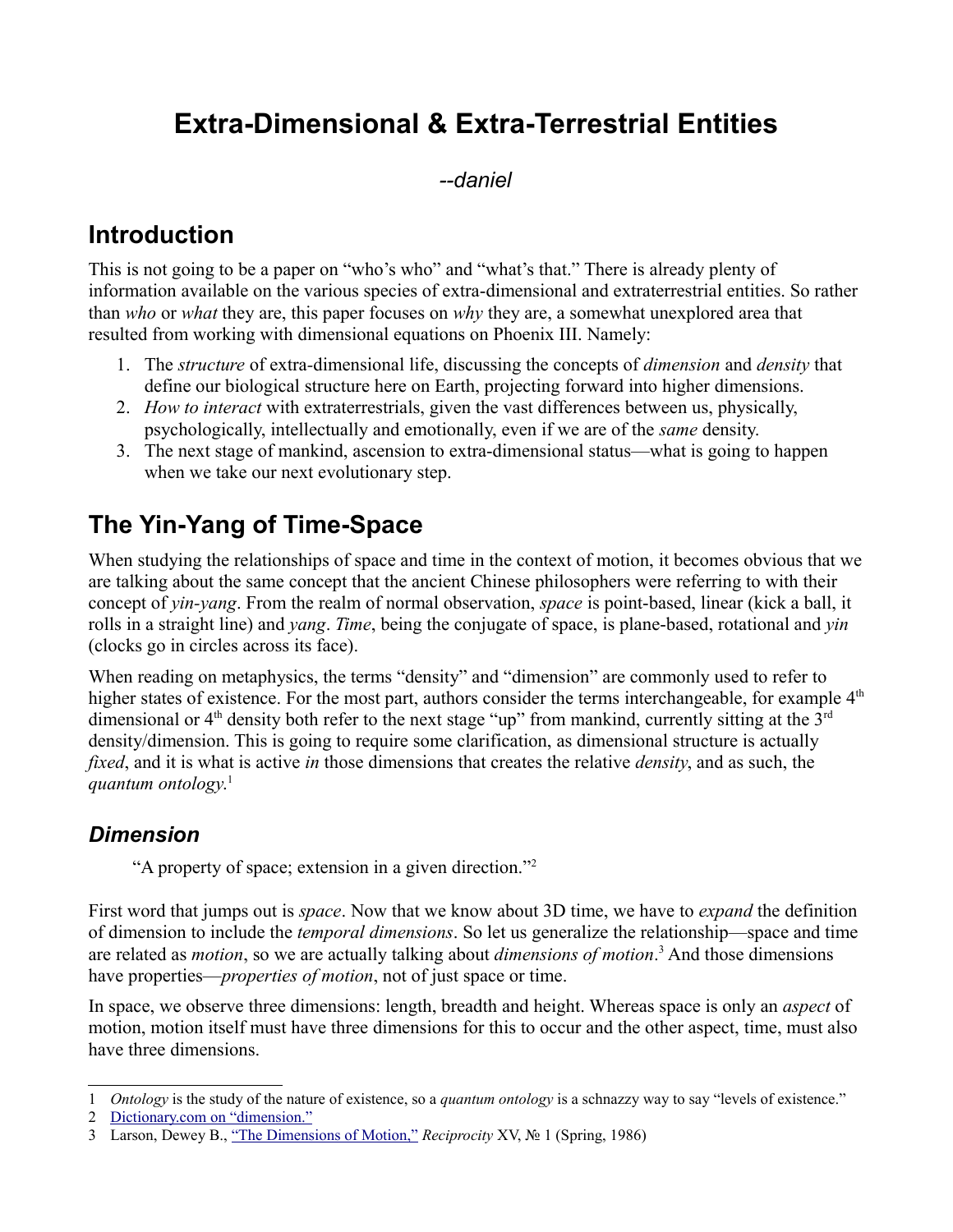Therefore, we can conclude by observation that there are *only three dimensions*. [4](#page-1-0) Of course, minds are now racing, thinking this precludes 4D and 5D entities. Not the case. Is that *label* counting dimensions *of motion*, or the dimensional *aspects of* motion?

## *Density*

"The state or quality of being dense; compactness; closely set or crowded condition."<sup>[5](#page-1-1)</sup>

Though the term "density" has been used in metaphysical context for centuries, it only became popular after the publication of it in *The Ra Material*.<sup>[6](#page-1-2)</sup> In that context, it refers to a discrete grouping of *relative complexity*. *Third density* refers to the current level of complexity that our biological organisms exist in, which is the three dimensions of space.

To understand the concept of *density*, keep in mind the reciprocal relation between space and time: it is like a seesaw, more time, less space. As consciousness begins to *expand* into the temporal dimensions, it appears to *compress* and become more dense, in a spatial sense. But the physical dimensions remain fixed, due to the coordinate space they exist in, so what happens is you get a significantly higher amount of "whatever"<sup>[7](#page-1-3)</sup> in the *same amount* of space. *More stuff* in the *same space* equals the physical concept of *higher density*.

## *Time And Relative Dimensions In Equivalent Space*[8](#page-1-4)

Coordinate time cannot be directly observed nor measured. We can only observe the effects on *how time changes space*. So how does "time change space?" There are two ways, one in the *macrocosm* as we would see from iron filings orienting themselves in a magnetic field, or in the *microcosm* at the atomic level. Larson refers to the latter as *equivalent space*, which is the spatial "equivalent" of the temporal motion of atoms and particles.<sup>[9](#page-1-5)</sup>

As already mentioned, the yin of time has an intrinsic polar or rotational nature, so when we try to express time in the linear system of space, it is a bit like Cro-Magnon man first encountering the wheel, after spending his life dragging loads on sticks in a straight line. If you were going to Bedrock University and Prof. Albert Einstone, the local expert on temporal physics, gave a pop quiz with these two instructions, could you answer them?

- 1. Draw a straight line that is 45 degrees long.
- 2. Draw two lines at a 45 degree angle.

The first instruction is the problem with trying to express 1D temporal rotation as a 1D linear, spatial concept. The 2<sup>nd</sup> is the *equivalent space* solution. Does Einstone's quiz make you think enough to understand the problem?

<span id="page-1-0"></span><sup>4</sup> KVK Nehru, ["Some Thoughts on Spin,"](http://reciprocalsystem.org/PDFa/Some%20Thoughts%20on%20Spin%20(KVK,%20Nehru).pdf) *Reciprocity* XXVI, № 3 (Winter, 1997), section 9, "Dimensionality of Space" provides a mathematical analysis of why only three, independent dimensions exist.

<span id="page-1-1"></span><sup>5</sup> [Dictionary.com on "density."](http://dictionary.reference.com/browse/density?s=t)

<span id="page-1-2"></span><sup>6</sup> Elkins, Don and Rueckert, Carla; *[The Law of One](http://www.llresearch.org/)* [series.](http://www.llresearch.org/)

<span id="page-1-3"></span><sup>7</sup> "Whatever" works for particles, atoms, life units, the psyche, complexes... it is of general application. Multiple mechanisms are not required, once this reciprocal relationship is understood.

<span id="page-1-4"></span><sup>8</sup> A word play on *Doctor Who*'s TARDIS.

<span id="page-1-5"></span><sup>9</sup> In the Reciprocal System, atoms are a temporal rotations existing at a coordinate, spatial grid. Since we cannot directly observe time, we see the equivalent space as a hypersphere, projected into 3D as a sphere—a tiny, round atomic ball.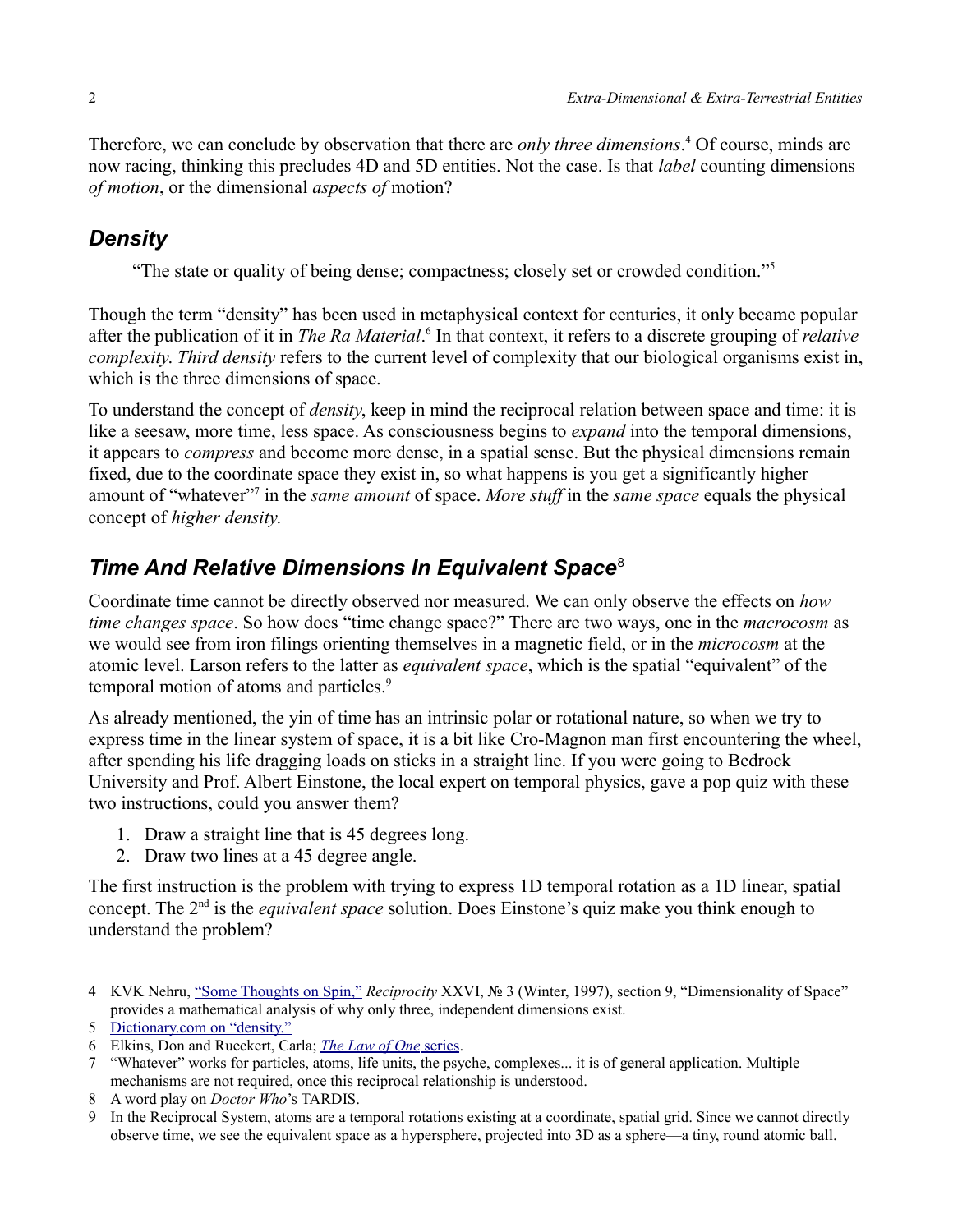Mathematically, time can be expressed by an *imaginary number*. [10](#page-2-0) Note that an imaginary quantity *works* just like a *real* quantity—it has a magnitude and is commutative in math. However, you cannot place an imaginary quantity directly on a real axis, nor a real number on the imaginary axis. They are mutually exclusive.

That is where equivalent space comes in, a 2-dimensional space that *can* express this yin quantity of time as a 2D spatial rotation. So when we go to measure the motion of time in equivalent space, all the dimensions are kicked up a notch.

In coordinate space, the geometry is determined by the number of spatial dimensions:

- 1D: Line
- 2D: Area
- 3D: Volume

However, when we look at the effect time has on space, the equivalent space, the dimensions of *time* have this geometry:

- 1D: Area (expressed as 2 spatial dimensions)
- 2D: Volume (expressed as 3 spatial dimensions)
- $3D$ : Hypervolume<sup>[11](#page-2-1)</sup> (expressed as 4 spatial dimensions)

Nature always expresses itself at the *maximum dimension*. In the macrocosm, everything we view has 3 spatial dimensions. 1D and 2D spatial structures make for good Science Fiction, but have never been observed anywhere in nature. One may claim that an electric field is 1D and a magnetic field is 2D, and that is *true*, but *neither are observable as a spatial dimension*.

The maximum dimension for the equivalent space of the microcosm is *four*. When counting spatial dimensions, there are three in the macrocosm and four in the microcosm—a total of *seven spatial dimensions* available to observation, which gives the 7-fold structure of our reality that is commonly recognized.

This dimensional structure gives rise to associated *densities*, based on the level of complexity contained in each dimension. The common structure looks like this, from a variety of sources:

|                              | <b>Density</b>          | Larson          | Latin     | New Age | Common          | <b>Eastern</b> | <b>Evolutionary Focus</b>                                  |
|------------------------------|-------------------------|-----------------|-----------|---------|-----------------|----------------|------------------------------------------------------------|
| m                            | 7                       |                 |           |         | <b>Buddhaic</b> | Adi            | <i>Internal</i>                                            |
|                              | 6                       |                 |           |         | Messianic       | Anupadaka      | Ethics, intellect, agapé,<br>love,<br>achieving the divine |
| c<br>r                       | 5                       |                 | Undefined |         | Mental          | Atma           |                                                            |
| $\mathbf 0$                  | $\overline{\mathbf{4}}$ |                 |           |         | Akashic         | <b>Buddhi</b>  |                                                            |
| M<br>A<br>C<br>R<br>$\bf{0}$ | 3                       | Ethical         | Animus    | Spirit  | Causal          | Manas          | External<br>Physical evolution of<br>body, mind and spirit |
|                              | $\boldsymbol{2}$        | <b>Biologic</b> | Anima     | Mind    | Astral          | Kama           |                                                            |
|                              | 1                       | Inanimate       | Corpus    | Body    | Physical        | Sthula         |                                                            |

One can see that there is a clear break between  $3<sup>rd</sup>$  and  $4<sup>th</sup>$  density, where the focus switches from

<span id="page-2-0"></span><sup>10</sup> daniel, "Time and Timelines", section "After 20 Years."

<span id="page-2-1"></span><sup>11</sup> The hypervolume of 3D time being expressed in 4D space has given rise to the field of *hyperdimensional physics*: physics as measured in Larson's *equivalent space*, rather than conventional space, to account for the extra dimensions.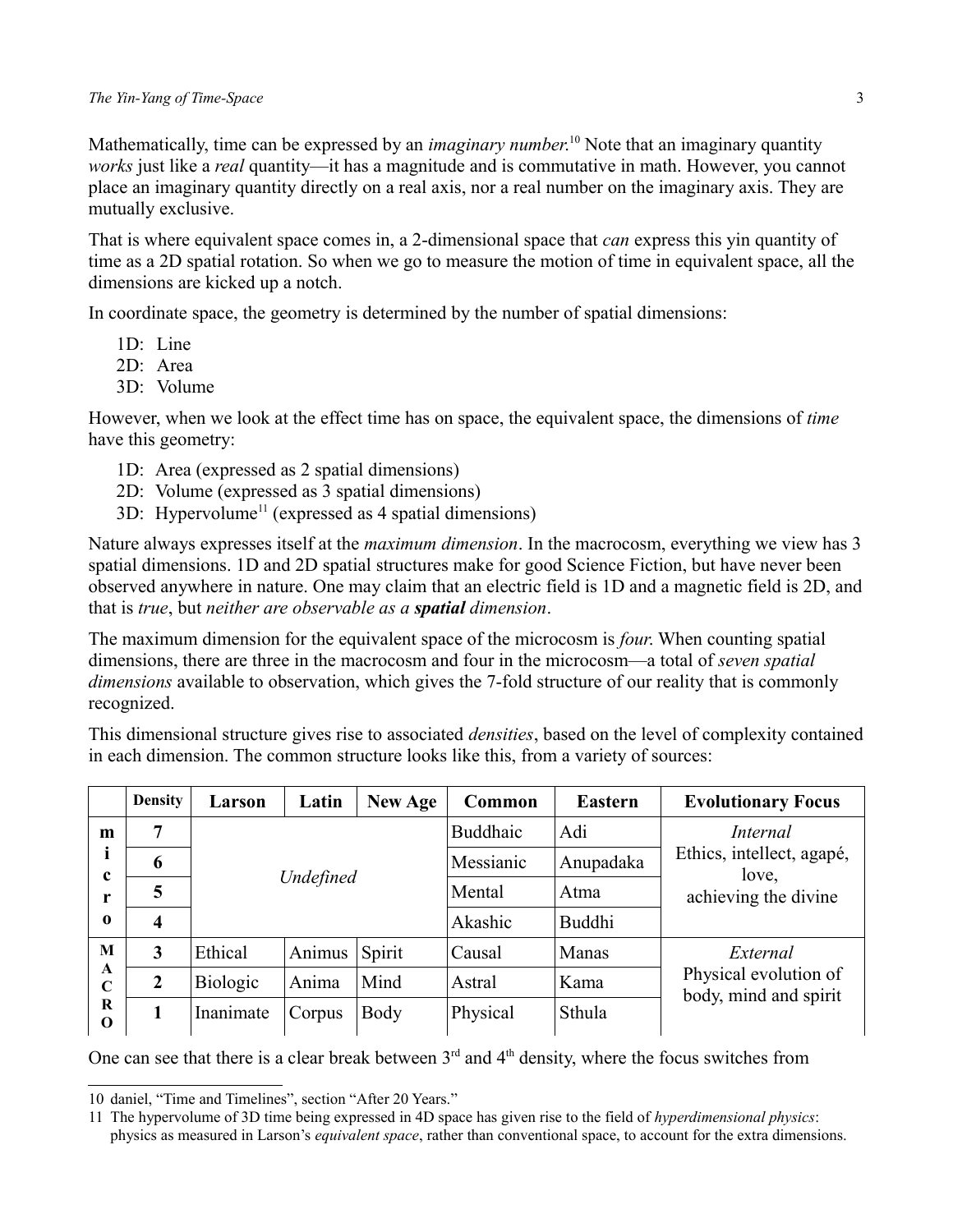developing the physical container of the body in the 3-dimensional macrocosm (ego), to developing the internal attributes that we associate with higher states of consciousness and the reaching out to the divine (higher self).[12](#page-3-0) The switch from *space* to *equivalent space* explains why this barrier is there, for when one crosses from the  $3<sup>rd</sup>$  density and into equivalent space, they begin to have direct access to the *dimensions of time* and the mystical universe it symbolizes.

Larson defines his three *Levels of Existence[13](#page-3-1)* as:

- 1. *Inanimate* (particles and atoms; chemistry, defined by the time or space regions).
- 2. *Biologic* (living organisms, defined by the *life unit*[14](#page-3-2)).
- 3. *Ethical* (ethical behavior, violating biological survival needs, defined by a *control unit*.)

These levels also correspond to the conventional mind/body/spirit structure, or as it is referred to in medieval Latin:

- 1. *Corpus* (body), the inanimate, chemical structure, that is *either* spatial *or* temporal.
- 2. *Anima* (life, mind or soul), the biological structure composed of *both* space *and* time.
- 3. *Animus* (intellect or spirit), that ability of reason and self-sacrifice, that goes *beyond* space and time.

These first three *densities* **all** have *three dimensions of space,* and though they have an atomic presence in time, there is no consciousness in 3D time. Take note that in Latin, *animus* equates *spirit* with *intellect*. Keep that in mind as you read this paper.

## *The Interrelation of 3D Space and 3D Time*

In order to move beyond the three dimensions of space (the first three densities) and into the realm of equivalent space (and the temporal dimensions it represents), a basic understanding of the two, coexisting sectors of the universe is helpful.

Our everyday life exists in a *material sector*, comprised of 3D space and clock time. As a balance to this, there also exists a *cosmic sector*, [15](#page-3-3) comprised of 3D time and clock space. Together, they form a very nice symmetry to existence, the symmetry of a universe of motion. But it is important to realize that they are not different "halves" of the Universe, but exist side-by-side like "parallel dimensions" that are 90 degrees out of phase with each other. There are a few ways to visualize this interrelation:

- The sine and cosine trigonometric functions are 90 degrees out of phase—when a sine wave is crossing zero, the cosine wave is at its extreme; when the cosine wave is crossing zero, the sine wave is at its extreme. The cosine would be the yang, spatial wave and the sine the yin, temporal wave.
- Geometrically, as the difference between points and lines of a 2D diagram, such as a triangle, where you can draw the triangle by connecting 3 points, or intersecting 3 lines.
- Geometrically in 3 dimensions, between vertices and faces. For example, a tetrahedron can be drawn by connecting 4 vertices, or intersecting 4 planes to make faces. This is the visualization that is the most helpful in the 3D macrocosm of the natural world.

<span id="page-3-0"></span><sup>12</sup> "Out" in the sense of reaching out into 3D time, the metaphysical region, by going inward within ourselves. Again, that reciprocal relation can be quiet revealing when understood in this context. *In* in space = *Out* in time.

<span id="page-3-1"></span><sup>13</sup> Larson, Dewey B., *Beyond Space and Time*[, chapter 5, "Levels of Existence."](http://library.rstheory.org/books/bst/05.html)

<span id="page-3-2"></span><sup>14</sup> The life unit, being a stable combination of material and cosmic atoms (matter and antimatter), tends to generate *helical* structures. The linear motion of space combines with the rotational motion of time, generating helices like DNA.

<span id="page-3-3"></span><sup>15</sup> The term *cosmic sector* was used by Larson because it was identified as the origin of *cosmic background radiation*.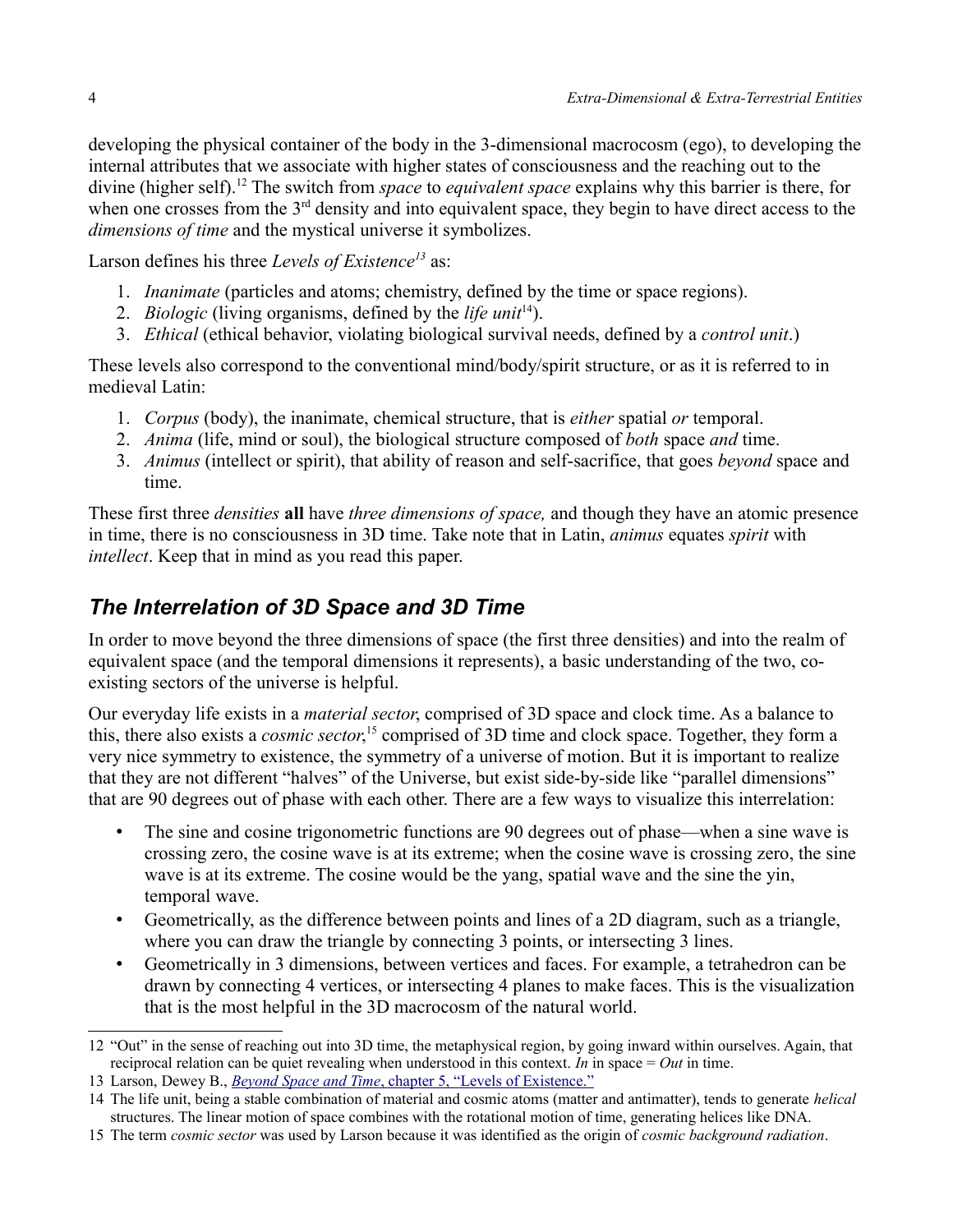From our conventional reference frame, we see 3D space as "connect a dot." We identify locations, then connect locations to create pathways and geometric structure. 3D time, being *unobservable*, acts *between* those locations as a *force* or *force field*—time is the line between two points, or the face between three vertices that can expand or compress to move the relative positions of the spatial points, which we interpret as the pushing or pulling of electric and magnetic fields.

## **The Cosmic Sector**

Because of the reciprocal relation between space and time as motion, *everything* that we see in space has its temporal equivalent. If one were to move their consciousness out of the material, spatial sector and in to the cosmic, temporal sector, everything would appear inside-out.<sup>[16](#page-4-0)</sup>

However, if you were born in the realm of 3D time, you would claim that folks living here in the material sector had everything inside-out, upside-down and backwards, because your consciousness would be adjusted to viewing *time* as *locations*, and *space* as *force fields*. It is all a matter of perspective.

## **Extra-Dimensional Entities**

Now we have the basics to understand extra-dimensional entities, the majority of which are *entities with a presence in 3D time*. This includes entities that are native born in the cosmic sector that have learned to access space, and entities in the material sector to have obtained conscious access to the realm of  $3D$  time.<sup>[17](#page-4-1)</sup>

Consider a cosmic creature, a native-born temporal entity that has their physical structure in time, and therefore can only interact with 3D space as *force*—they are *invisible* to our normal, waking consciousness, yet since *time changes space*, we can still bump into things that aren't there and they can make things fly around the room without any observable cause. Ghosts, poltergeist and the like are all entities of this nature—entities with a structure in 3D time.[18](#page-4-2) And yes, *we* appear as ghosts to the cosmic life in 3D time, as we cross the barrier in the other direction!<sup>[19](#page-4-3)</sup>

Two other situations arise for extra-dimensional life, where an entity begins to *consciously interact* with the *spirit complex*, going "beyond space and time." When material sector life develops sufficient *intelligence*, that intelligence provides the *modus operandi* for free will to follow the silver cord<sup>[20](#page-4-4)</sup> across into the dimensions of *equivalent space*—the temporal dimensions. *Use your mind to open the door to time*.

When someone here in the material sector begins to access the temporal dimensions, we call it *ascension*. When a cosmic entity, living in 3D time, performs a similar growth of consciousness, then they are actually accessing their *equivalent time[21](#page-4-5)* dimensions giving them access to the *3D spatial* 

<span id="page-4-0"></span><sup>16</sup> Being a 3D system, all the vertices and faces would swap places. Cubes would become octahedrons, dodecahedrons become icosahedrons—you would hardly recognize anything.

<span id="page-4-1"></span><sup>17</sup> Known in the old days as sorcerers, mages and magicians. These days, *spiritual* people.

<span id="page-4-2"></span><sup>18</sup> This is a simple explanation; there are actually 13 stages of transition between 3D space and 3D time for biological life, but that requires an understanding of the various "speed ranges" of accelerating past the speed of light across multiple dimensions. This is the origin of why 13 is a mystical number, particularly in the black arts that manipulate 3D time.

<span id="page-4-3"></span><sup>19</sup> In states of meditation, one can often bring consciousness to that "cosmic ghost" and interact with the realm of 3D time. This forms the basis of *magick*.

<span id="page-4-4"></span><sup>20</sup> Also known as sutratma or *life thread* of the antahkarana, that connects the physical body to the soul.

<span id="page-4-5"></span><sup>21</sup> The same concept as *equivalent space*, but from the 3D time perspective.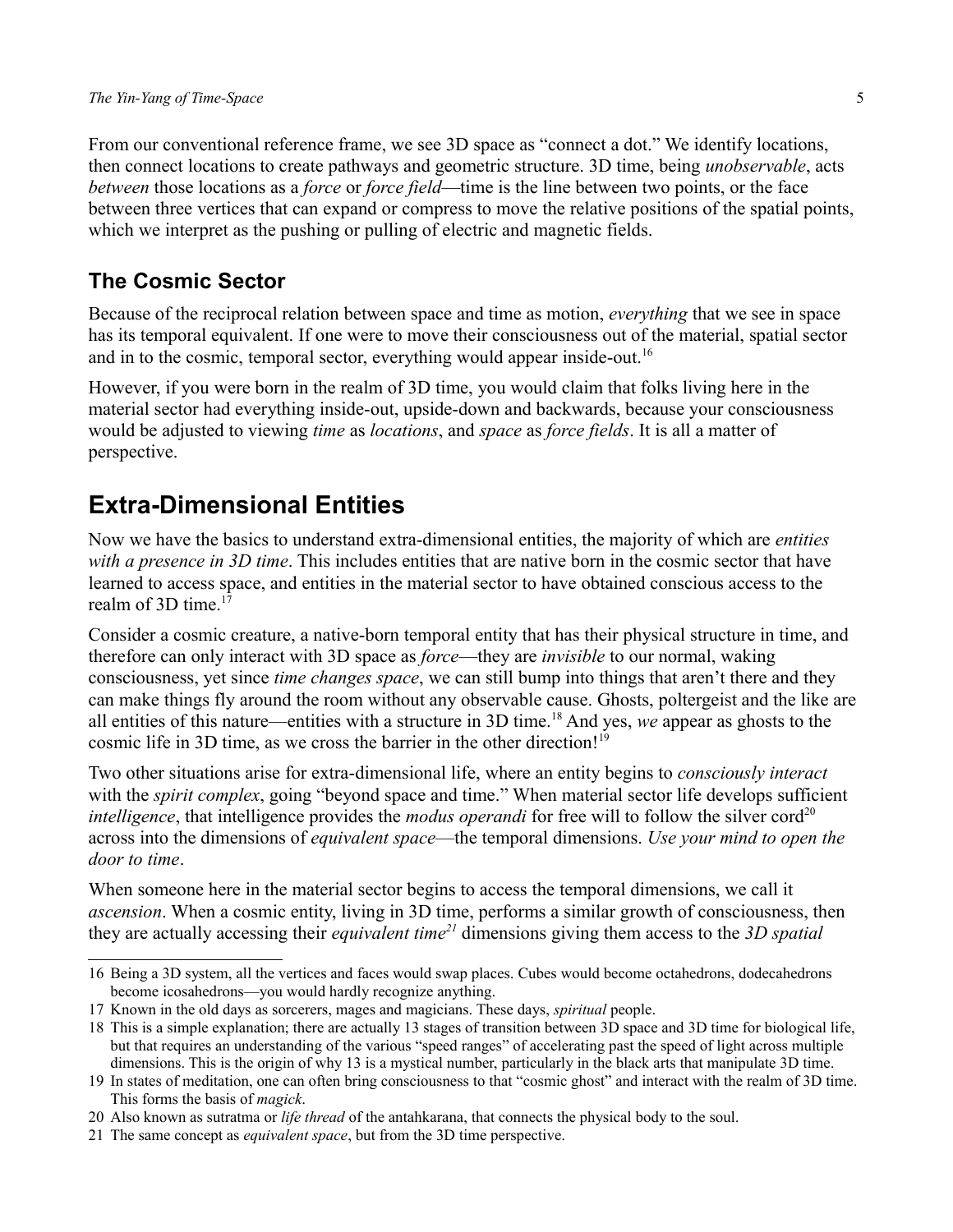*dimensions*. These cosmic entities that are crossing over from the 3D time to 3D space are the ones we refer to as *ascended masters*, *angelic beings* or advanced *spirits.* (Not to mention those cosmic aliens that appear as hyper-intelligent, pan-dimensional beings manifesting as white mice.<sup>[22](#page-5-0)</sup>)

| <b>Density</b> | <b>Space</b><br><b>Dims</b> | Time<br><b>Dims</b> | <b>Equiv Space</b><br><b>Dims</b> | Perceived<br><b>Dimensions</b> | Ontology         |  |
|----------------|-----------------------------|---------------------|-----------------------------------|--------------------------------|------------------|--|
|                |                             | 0                   |                                   | 1D                             | Rocks            |  |
| 2              |                             |                     |                                   | 2D                             | Plants & Animals |  |
| 3              |                             | 0                   |                                   | 3D                             | People           |  |
| 5              |                             |                     |                                   | 5D                             | Ascended,        |  |
| 6              |                             | 2                   |                                   | 6D                             | Spiritual        |  |
|                |                             |                     |                                   | 7D                             | Man              |  |

OK, who stole  $4<sup>th</sup>$  density? Why was it left out of the table?

To make a point. Remember Prof. Albert Einstone and the challenge of expressing a rotational dimension in a linear system? There is no 1-dimensional form of equivalent space, so you cannot get a 4D structure directly from the dimensions of space and equivalent space. However, that *does not preclude* the existence of 4<sup>th</sup> density nor a 4D structure to life, courtesy of a little gem discovered by Leonhard Euler back in the  $18<sup>th</sup>$  century, which is known these days as "Euler's formula."<sup>[23](#page-5-1)</sup>

Without going into the mathematics of concepts like *dimensional reduction*, when we interpret spacetime as a complex quantity and substitute *space* for the *real* component and *time* for the *imaginary*, it shows that the first manifestation of motion (the ratio of space to time) shows up as *1-dimensional waves*. If you consider the region of equivalent space as a sphere with a bunch of "wheels within wheels" spinning around inside as temporal rotation, these 1D waves are ripples on the surface of the sphere. Sort of a "half dimension" of equivalent space, and since half of 2D is 1D, we have now found the missing  $4<sup>th</sup>$  density:

|   | <b>Density   Space Dims</b> | <b>Time Dims</b> | Equiv Space<br><b>Dims</b> | Perceived<br><b>Dimensions</b> | Ontology                        |
|---|-----------------------------|------------------|----------------------------|--------------------------------|---------------------------------|
| 4 |                             | (vibration)      |                            | 4D                             | Vibrations of love and<br>light |

This shows the dimensional structure of the material side of things, starting with 3D space. The flipside works the same way, just exchange the labels of space and time and you have the whole range of ascending, *cosmic* beings. These beings do not interact with our conventional, spatial realm until they begin to ascend to their *equivalent time* dimensions, bringing consciousness to their *interior*, which shows up in 3D space as our *exterior*—that reciprocal relationship again! These cosmic beings, through their meditations, can easily affect the arrangement and structure of matter here, in our material realm, and are therefore considered angels, demons or deities.

<span id="page-5-0"></span><sup>22</sup> Adams, Douglas, *The Hitchhikers Guide to the Galaxy*. And yes, I'm joking. Everybody knows that pan-dimensional white mice aren't hyper-intelligent.

<span id="page-5-1"></span><sup>23</sup> Euler's forumla is:  $e^{ix} = \cos x + i \sin x$ .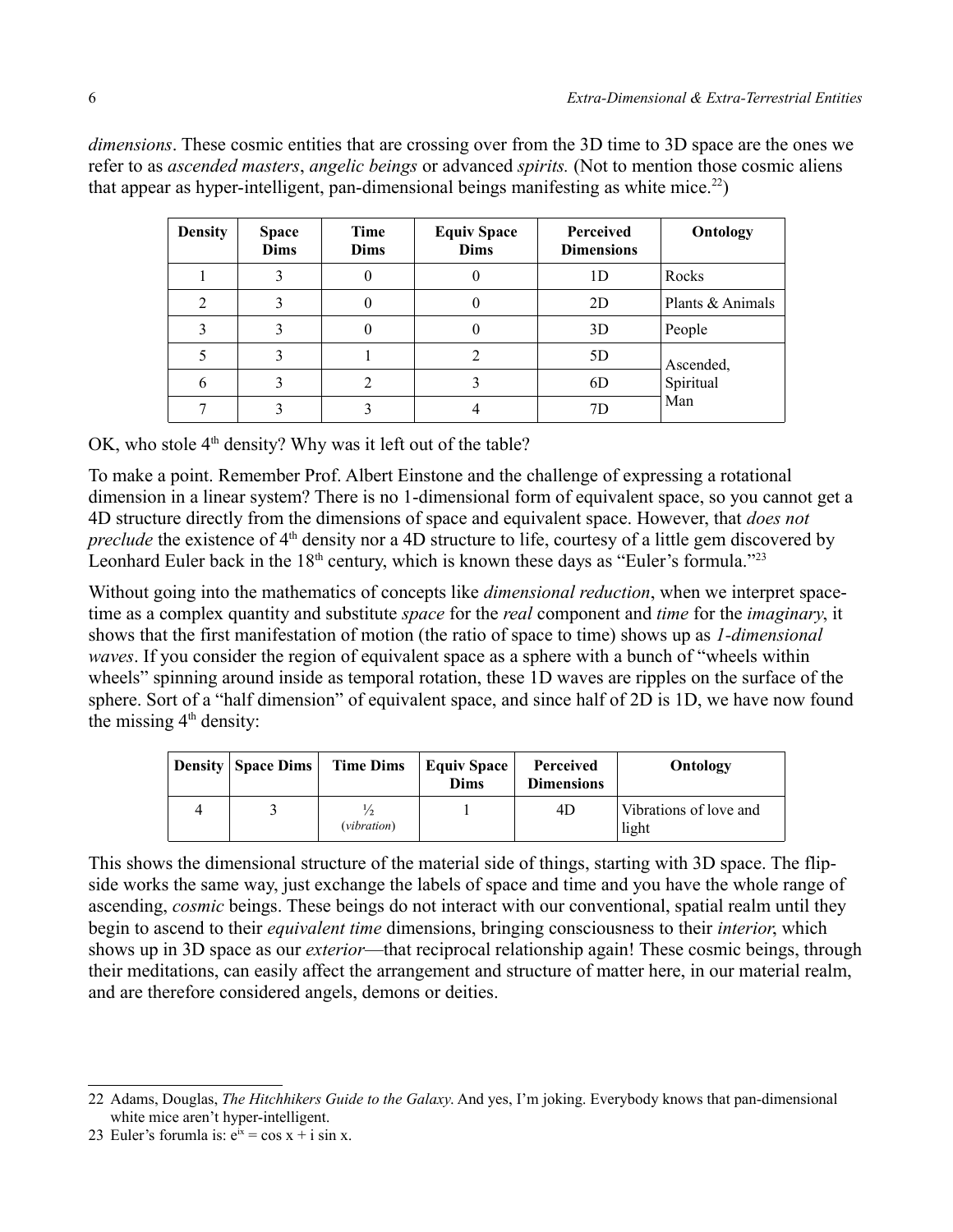# **Extra-Terrestrial Life**

For us regular folk, interaction with other life has been restricted to the creatures of Earth. With the exception of domesticated animals such as dogs, cats and horses, mankind seldom even interacts with the other life of Earth, except to swat the occasional fly or squish a menacing spider. We do tend to be an aggressive race and without doubt, are the best killers on the planet. Interaction with extraterrestrial life is now inevitable as we live in a rather crowded solar system. So when the Nox<sup>[24](#page-6-0)</sup> come a-knockin' on your chamber door, what is going to happen?

Let's examine what might occur during our first interactions with an "alien" presence. And let's keep it simple and pick our first contact with one of our mythological friends that are very similar to *Stargate's* Nox, the Nøkk, a peaceful and philosophical race of water sprites that is rather familiar with *Homo sapiens*, as we used to interact quite a bit in days past.<sup>[25](#page-6-1)</sup>

The Nøkk, or one of the races of the "LMs"<sup>[26](#page-6-2)</sup> as they are known in the trade, are about the same scale of evolutionary development that mankind is, sitting on the  $3<sup>rd</sup>/4<sup>th</sup>$  density transition. The big difference is that they are cetacean-like, not land mammals, so living in the depths of the ocean have created different methods of behavior and communication. Squeaks and clicks of aquatic life works fine to locate food or to yell, "watch out for that shark," but makes it rather difficult to discuss Descartes over sushi. As a consequence of their underwater environment, telepathy was developed early in the 3<sup>rd</sup> density, though it is normally a  $4<sup>th</sup>$  density skill.

Consider the implications of a telepathic species. First, *no privacy*, so *no secrets*. No secrets, *no hidden agendas*—everything is out in the open. With no hidden agendas, a peaceful existence results from working towards common, evolutionary goals. Cooperation that is based on *rapport*, not the competition of *rivalry*.<sup>[27](#page-6-3)</sup> This type of telepathic network in the 4<sup>th</sup> density is known as a *social memory complex*, or SMC.

Unlike the 2<sup>nd</sup> density counterpart of the *group mind*, the 4<sup>th</sup> density social memory complex *retains the individuality* of its members, including unique personalities and unique skills. It is basically the reciprocal of the group mind, having a many-to-one association of many entities consciously working towards one goal, versus the group mind of the one-to-many "queen bee," where one mind controls many slaves.

For a human, this can cause some interesting problems. Humans that *are* telepathic, and there are increasing numbers of them, usually engage in a "one on one" connection with each other. This is relatively safe and the psychological barriers are effective at blocking the probing of one mind to another.

However, when engaging a *telepathic species*, there exists a type of "telepathic ionization level" to the interaction. The concept is not that difficult to understand. Suppose you have the thermostat in the

<span id="page-6-0"></span><sup>24</sup> The Nox are a peaceful, advanced race in the *Stargate SG-1* universe.

<span id="page-6-1"></span><sup>25</sup> There are stories of "little people" in virtually every culture on the planet. Like most species, they have their good guys and their "Cabal," but the bad guys are insignificant by comparison to the human version. These two groups are identified by the Celtic *Seelie* and *Unseelie courts*, or *Ljósálfr* and *Dökkálfar* of Norse, Germanic and Teutonic legends, and by many other names.

<span id="page-6-2"></span><sup>26</sup> The "LM" is an old gypsy term that refers to the general class of "Little Men" of mythology: the elves, dwarfs, sprites, faeries, Leprechauns, … the list goes on and on. It derives from a colony of water sprites in ancient France, those "de La Mer" (of the sea), and later *LaMerians*, which is often confused with *Lemurians*.

<span id="page-6-3"></span><sup>27</sup> A fascinating demonstration of the energy of *rapport* was done on a [YouTube video by Lama Dondrup Dorje, as "A](http://www.youtube.com/watch?v=26pJkYhHGek)  [Discourse on the Heart Sutra, with Chi Kung."](http://www.youtube.com/watch?v=26pJkYhHGek) As he vividly shows, you can't compete with rapport!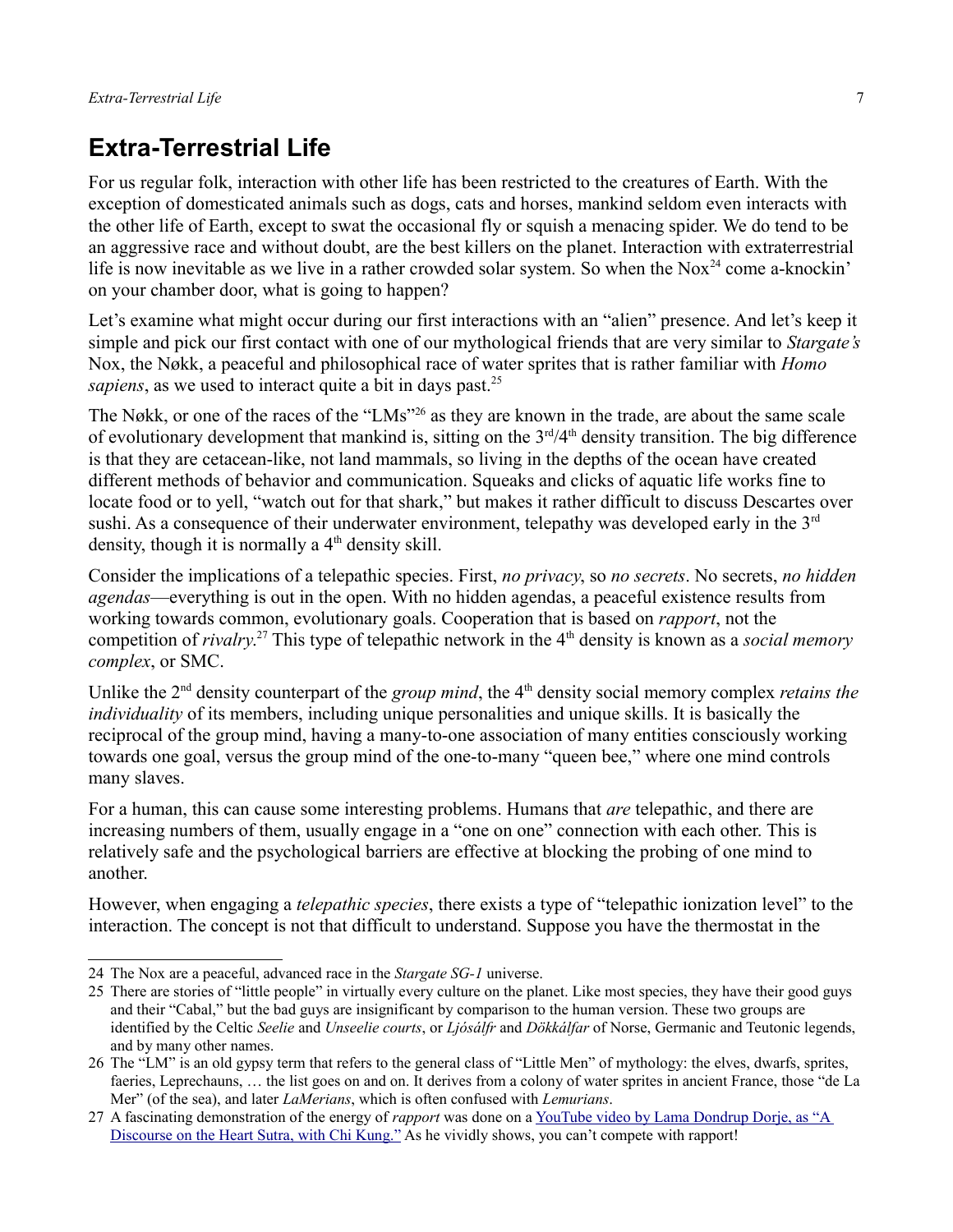house set to 70° F and take an ice cube out of the fridge and put it on the counter. You also take the boiling kettle of water off the stove and set it aside. What happens? Before long, you have a 70° puddle of water on the counter, and cold tea, also sitting at 70°. This is a type of "thermal ionization."[28](#page-7-0) Apply the same logic. If you walk into a room full of telepathic LMs, there exists a telepathic field that you will be exposed to, which will, in a very short time, pull *your* psychic skills to *their level*. One of two things will happen, depending if you're more the "ice cube" and have to come up to temperature, or the "kettle of water" (well developed psi ability) and have to cool down.

## *Muggles*[29](#page-7-1) *Meet Albert Einstone*

In the "ice cube" situation, a person with little to no psionic skill suddenly hears voices in their head, thoughts that are not their own and a wild mix of emotions that have no correspondence to what you should be feeling at the time. This normally results in a state of panic and if the exposure is not removed very quickly, schizophrenia or insanity might set in from the sudden breaking down of barriers in the psyche. Interestingly enough, most of what a muggle experiences is *not* a "transmission" from the telepathic species encountered, *per se*, but the *contents of their own psyche* that can now jump the barriers the ego has spent years erecting. Those repressed contents suddenly realize they can be heard, want their say, and do it like a screaming child. The flood waters of consciousness just got too high, went over the dams, and there you are—face-to-face with your darkest truths, as well as having to deal with a scary alien standing in front of you.

Many telepathic species are well aware of this situation and will normally *not engage* a non-telepathic entity in a group situation, simply as an act of compassion and understanding.<sup>[30](#page-7-2)</sup> Historically, when the LMs were interacting with humans and a human started to have this reaction, they would immediately release them and depart, as not to cause psychosis. (For the most part, the Nøkk are a decent species, though for centuries they considered the aggressive *Homo sapiens* as more of a "rabid dog" than a fellow traveler. And just as we domesticate dogs, the LMs also "domesticated" some humans, usually seamen, whom they would snatch off boats, mid-ocean, leaving an empty ship floating around. But those sailors ended up having a pretty good life with the LMs, traveling the cosmos on the Arks<sup>[31](#page-7-3)</sup> with a *greatly* extended lifespan.)

## *Albert Einstone Meets the Nox*

The other situation arising from "putting the kettle on," is when a telepathic species encounters a person with an inherently strong, or consciously developed psi ability. That person will actually *overwhelm* the social memory complex of the telepathic species. In this situation, the human psychological barriers tend to stay in place, but the flood waters of consciousness spill *out* of the mind and across the telepathic landscape of the social memory complex. Most telepathic species, like the LMs, adapt quickly to this and it gives them quite the "high," from all that extra bioenergy entering the

<span id="page-7-0"></span><sup>28</sup> Larson, Dewey B., *[Basic Properties of Matter](http://library.rstheory.org/books/bpom/05.html)* [, chapter 5, "Heat."](http://library.rstheory.org/books/bpom/05.html) Larson generalizes the use of *ionization*, having three forms: *thermal*, *electric* and *magnetic*. (Magnetic ionization is currently unknown by conventional science.)

<span id="page-7-1"></span><sup>29</sup> Rowlings, J.K., *Harry Potter*, A non-magical person, used in this context as a 3<sup>rd</sup> density human, with no psi ability.

<span id="page-7-2"></span><sup>30</sup> There are those that will deliberately use telepathic ionization to break a person's spirit, therefore opening the door of the psyche to a "reprogramming." Rumor had it that this kind of research was carried out at Montauk, but I have no direct knowledge of it.

<span id="page-7-3"></span><sup>31</sup> The LMs refer to their "motherships" as *Arks*, self-contained biospheres of substantial size, constructed from asteroids and small planetoids. "Dead Arks," ones that are no longer functional, can usually be identified by white surface scars, revealing an underlay of ice.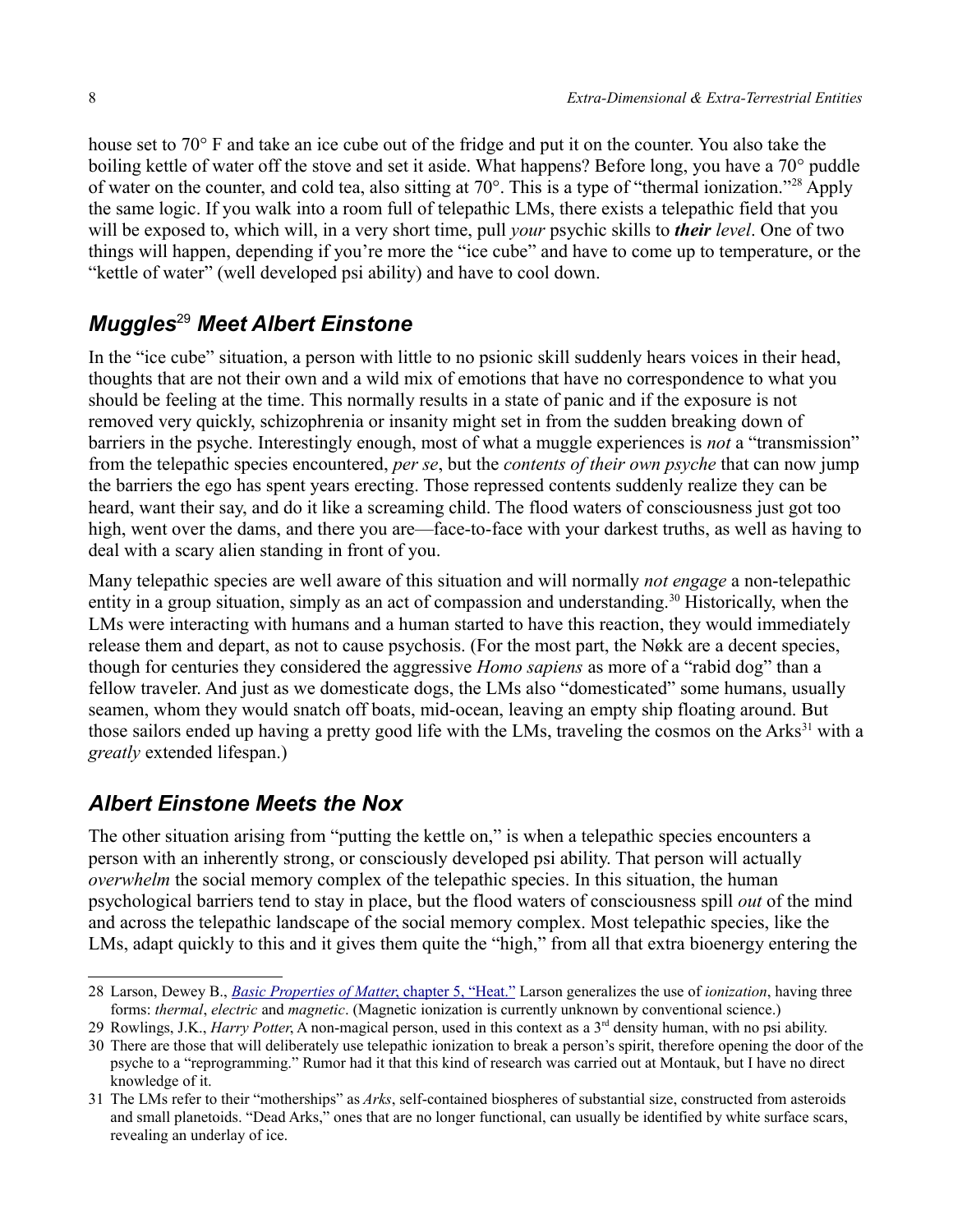complex. When this occurs, both parties experience a wonderful exchange of energy and information while retaining their identities. But, like all good things, when the bioenergy finally dissipates there is the inevitable "hangover." For the person interacting, their bioenergy (qi, ch'i or prana) will be severely depleted<sup>[32](#page-8-0)</sup> and they will feel depressed and burned out, sometimes for weeks after the encounter.

### *Physical and Emotional Responses*

Those scenarios address the basic communication issues with a telepathic species. There is also a "physical challenge," as we are not accustomed to the sights, sounds and aromas of drastically different life forms. And if you check your legends on the faery folk, they are very human-looking to start with, with some subtle difference. The Nøkk, for example, have the physical stature of a human child, 8-10 years of age, but have the skin of someone much older. It creates a contradiction within the psyche that has a reaction much like *seasickness* (when your eyes say the boat is still, contradicting your inner ear saying your moving). Unconsciously, something does not "add up" and you get a little nauseous, because you are used to people with that stature having young skin, clean hair and a smile—and not having bluish-green, dolphin-like skin with pointy, barracuda-like teeth. If you saw that "thumbing" for a lift on the highway, you'll hit the gas and speed away, despite them being a peaceful, philosophical people and wonderful conversationalists. Humanity has a *lot* of built-in prejudices that we need to overcome, and most people aren't even aware of them until something brings them to the forefront.

However, this can be overcome by strength of will and *not* looking away! When encountering alien species, you need to do so *full sensory*. That way your mind can build an internal model of what they are *supposed* to look like, smell like and sound like. You need to add them to your internal "database." Once that happens, then you are able to *recognize* them in the future and the impact becomes less and less severe, until there is no impact at all.

And there will be an *emotional* reaction, as well. Usually starts out as fear, sometimes to the point of panic with the "fight or flight" mechanism kicking in. This is where *intellectual* development comes into play, as you can reason yourself out of fear by changing that fear into *intellectual curiosity.* Fear pushes apart, while curiosity brings things together in rapport and understanding. The difference between "WHAT'S THAT!!!" and "Oh, I wonder what that is?"

Something else to understand is that most people get their emotional cues from *body language*. When encountering a body that you've never seen before, you will fall back on *human* body language—what you know—which can be *totally wrong* when non-human species are involved. If you smile at a furry blue creature from Alpha Centauri, he may interpret that showing of teeth as a growl and assume you're going to eat him for lunch. First encounters can be *very* sensitive, so you cannot take anything for granted—and you better understand what you *are* taking for granted!<sup>[33](#page-8-1)</sup>

These are the situations that arise when encountering a *friendly*, telepathic species. Encounters between non-telepaths only have to deal with the physical and emotional issues, which are usually resolved quickly. The remaining situation is what happens when you encounter a *hostile* telepathic species.

<span id="page-8-0"></span><sup>32</sup> Research has shown that the experience depletes dopamine severely, and the levels stay very low for up to 6 weeks. The person then experiences all the symptoma of dopamine deficiency. L-DOPA supplements have shown marked improvement in recovery after the interaction with a telepathic species.

<span id="page-8-1"></span><sup>33</sup> Desmond Morris' series on *The Naked Ape* can be quite informative in this respect, as it treats human behavior as nearly identical to the behavior of the great apes—quite revealing.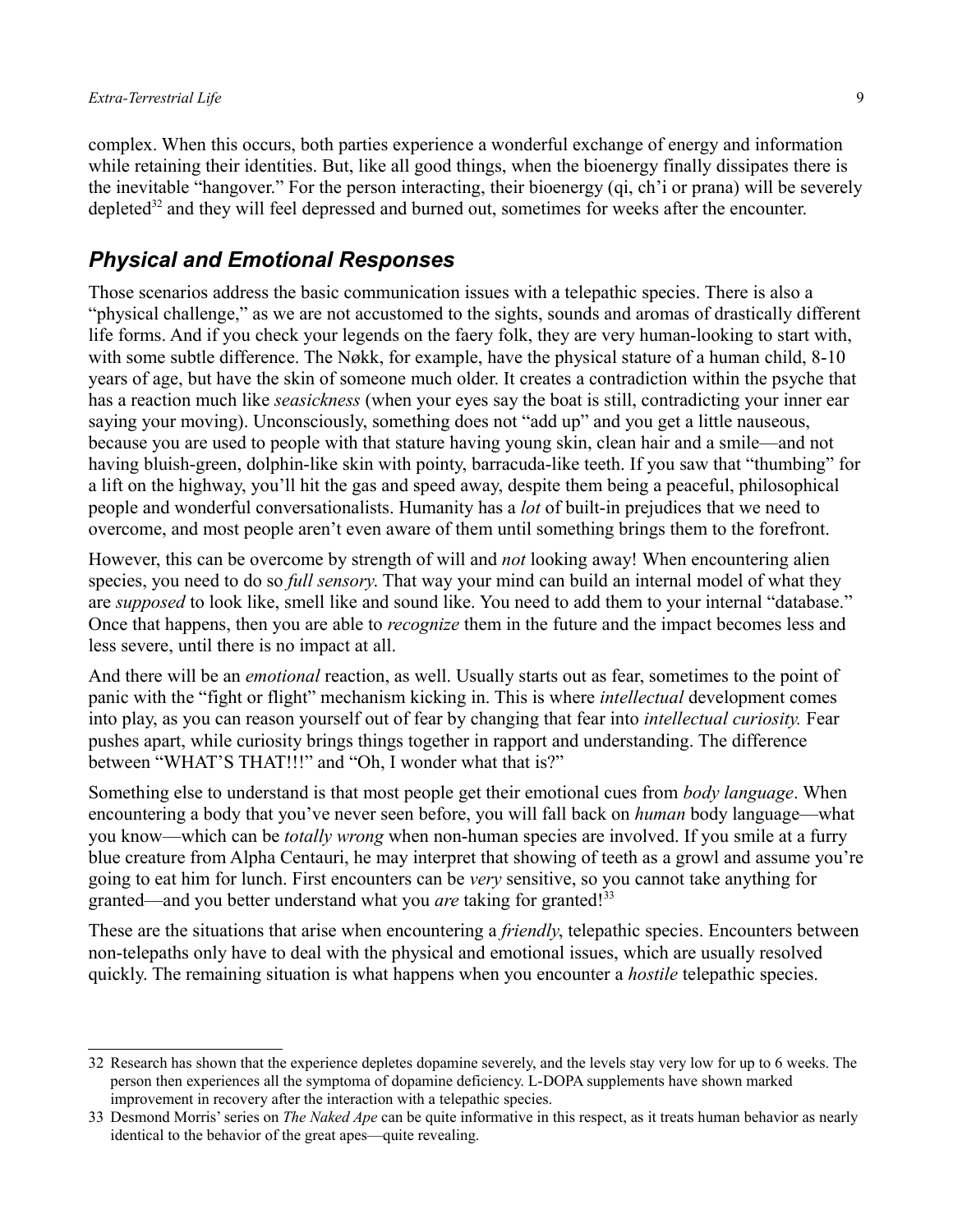## *Mankind Meets Godzilla*

Hostile species, such as the SMs,<sup>[34](#page-9-0)</sup> are *fully aware* of the situations described during our LM encounter scenario. Many are also telepathic and share a common goal—but that goal may well be *subjugation*, rather than the search for enlightenment. Good predator take advantage of situations, so they make use telepathic ionization, physical shock and emotional stress to press their advantage.

Not much can be done to guard against the fear brought on by slit eyes and a forked tongue; man has had an adversarial relationship with *reptilia* for some time, and for good reason.<sup>[35](#page-9-1)</sup> It is a kind of "race memory," if you will, that warns us of danger when certain extraterrestrial species are present that *Homo sapiens* has encountered before. Not all saurians are bad guys, but in their involvement with Earth has tended towards controversy in the past.

Even if humanity removes the SM influence from Earth, we will encounter them as we move out into the galaxy, so it doesn't hurt *to be prepared*.

### **Defense Against the Dark Arts**

#### *Rule #1: You cannot defend against the unknown.*

Know thy enemy. This section on extraterrestrials has introduced the concept of telepathic ionization as both a beneficial form of communication and a potentially hostile control situation. What has been explained is very rudimentary. Subtle forms of this mechanism are commonly known as *subliminal programming*, which is a prime marketing tool for products and services, as well as a tool of control by authoritarian figures. "Subliminal" means below your threshold of consciousness, so you react to it, without actually being aware of it. It is based on the *group mind* response, not the social memory complex. If you *do not realize* you are being influenced, you *cannot* defend against it.

SMs use these techniques to bias your "fight or flight" mechanism to *flee*, where you will run right where they want you to go. Particularly if you are with a group and outnumber them—they make you scatter so you can be picked off singly.

Upon sensing the impulse to run, an effective technique have been to use your conscious, free will to *override* the impulse and stand your ground. That situation causes a kind of "telepathic backfire," since they were focusing on you to flee, you reflected it back, and now *they* have the impulse to flee. If you outnumber them, a sudden turnabout of, "let's get 'em, boys!" and there is a good possibility that *they* will turn tail and run—and they have the tails to turn and run.<sup>[36](#page-9-2)</sup>

Note well that I am *not* suggesting you attack a 12-foot tall, sharp-toothed lizard. *But*, the unanticipated action will cause a moment of indecision that one can use to escape. And you really don't want to engage the SMs if possible. At least not unless you're at least a P-8 with some decent training from your friendly, neighborhood Psi Corps facility.[37](#page-9-3)

<span id="page-9-0"></span><sup>34</sup> The "Space Men" or "Saurian Men," as described by the gypsies. Commonly referred to as "reptilians," though they exhibit characteristics more of an amphibian, having fish-like tales, fin-like "wings" on their backs and a horny skull, much like the Oannes.

<span id="page-9-1"></span><sup>35</sup> daniel, *Anthropology* paper (not yet released), describes the mythological interaction with the SMs on Earth and how they influenced the evolution of *Homo sapiens*.

<span id="page-9-2"></span><sup>36</sup> The SMs are actually quite cowardly, which is why they operate behind the scenes using groups like the "cabal" do their dirty work.

<span id="page-9-3"></span><sup>37</sup> An organization of telepaths in the *Babylon 5* universe, known for its ruthlessness and underhanded trickery. The comment is a reference to the Psi Corp commercial in the episode, "An Now For a Word."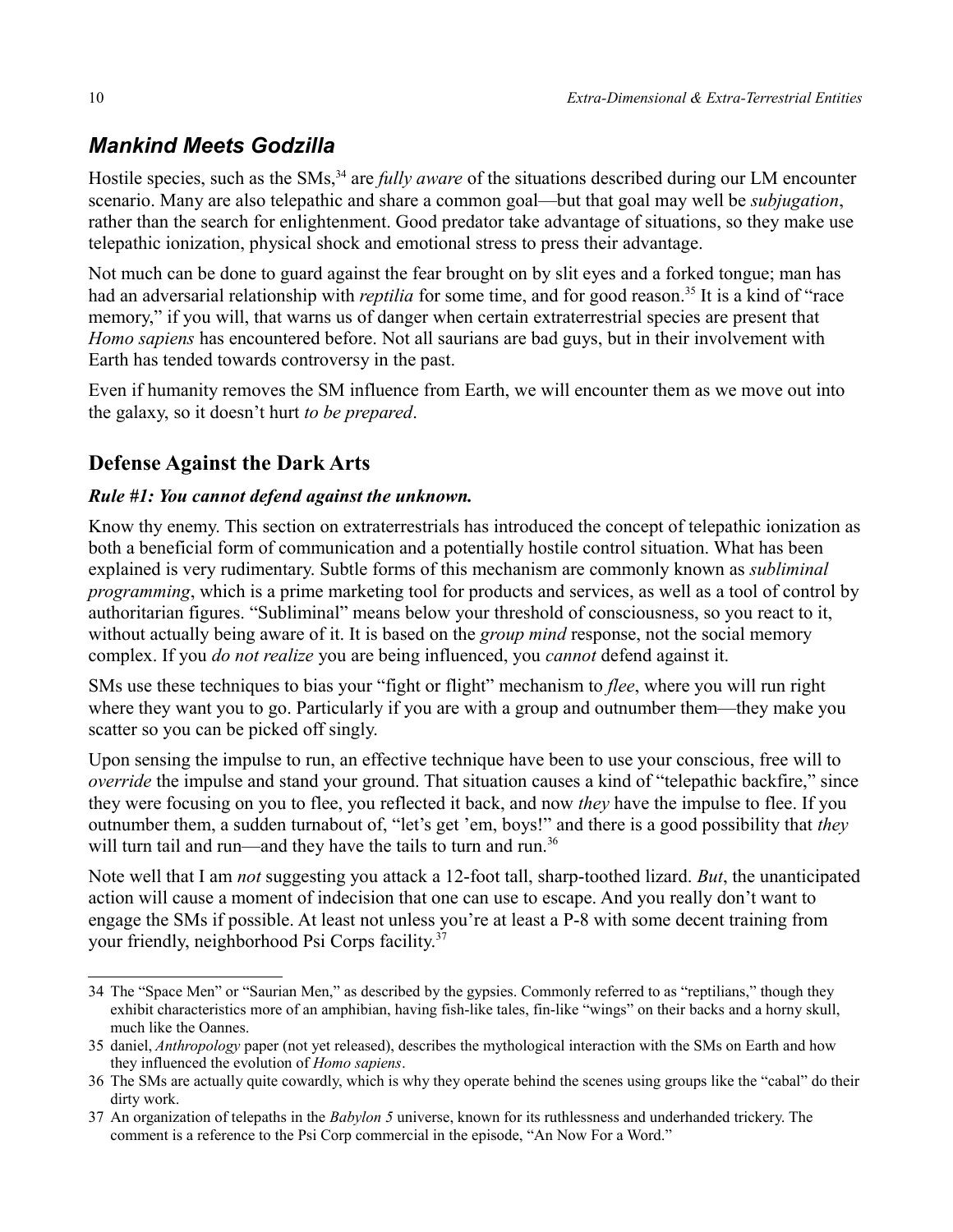#### *Rule #2: Never forget your Hoffman Lenses*[38](#page-10-0)

We are a human society and have grown accustomed to human behavior and body language. Take the time to learn about body language and the societal "norms" of your region. There are extraterrestrial and extra-dimensional entities that can mimic human form, using a variety of techniques. The most common of which are:

- *Psi-tri Projection*:<sup>[39](#page-10-1)</sup> a three-dimensional, "psychic" image that is sent telepathically to those nearby that alters the impulses the brain receives through the optic nerve to give the appearance of something else, such as making a saurian appear human. Psi-tri is no longer used much, because cameras and video equipment cannot be influenced and will show what is really there.
- *Transmogrification*: a chameleon-like ability that allows an entity to physically change their body structure to blend in with surroundings. Since the change is *physical*, this is the most difficult technique to detect.
- *Holocam*: short for "holographic camouflage," a device used to place a false image around something, using holographic technology. This works well for sight, cameras and video, but is revealed by *touch*—the hologram has no atomic substance, so you cannot physically touch the image. Projections are usually very close to the shape and size of the actual structure, to minimize this realization upon accidental contact. Holocam will also show up using infrared cameras, because the *heat* pattern will not match the *visible* pattern.
- *Invisibility*: There are three techniques<sup>[40](#page-10-2)</sup> that can make an entity invisible:
	- A variation of *psi-tri projection*, to remove the image altogether. This is much more difficult than altering a shape and usually only done by more advanced entities. But again, will show up on cameras.
	- *Shifting to temporal displacement*: since structures in 3D time are out-of-phase with our illusion of reality, they cannot be observed and can still interact with space via force fields. But they can be detected by a *magnometer*.
	- Shifting from 3D space to 3D *counterspace* (also known as *exospace*), a region of space that has negative coordinates. Human perception only detects positive spatial displacement. These are the things that go *woosh* in the night—they can be *heard*, but not *seen*.

#### *Rule #3: Intelligence Controls Instinct*

When you "lose it," you "lose out." Do not be *willfully ignorant*. If you don't know something, make the attempt to learn it. Even if you can't figure it out, or don't remember it, it will sit there in the back of your mind—if that information is needed in an emergency, it *will* rise up to the occasion.

This applies not only to extraterrestrial and extra-dimensional encounters, but also to the process of human ascension. The more you know about how it works, the more your consciousness can utilize that information to accelerate your progress along the path.

<span id="page-10-0"></span><sup>38</sup> Carpenter, John, *They Live* (1988 film). Hoffman lenses were special eyeglass or contact lenses that allowed one to see through the subliminal techniques used by aliens in the film. A film well worth watching.

<span id="page-10-1"></span><sup>39</sup> A term used by Tom Baker in the *Doctor Who* episode, "The Face of Evil." The scientific underground originally had this lengthy Latin name for it, then a Doctor Who fan just happened to mention a "psi-tri projection" as a "false, 3D image" and the term stuck, because it is very accurate and a lot easier to pronounce.

<span id="page-10-2"></span><sup>40</sup> There may be more than three techniques; our researchers have only discovered these three.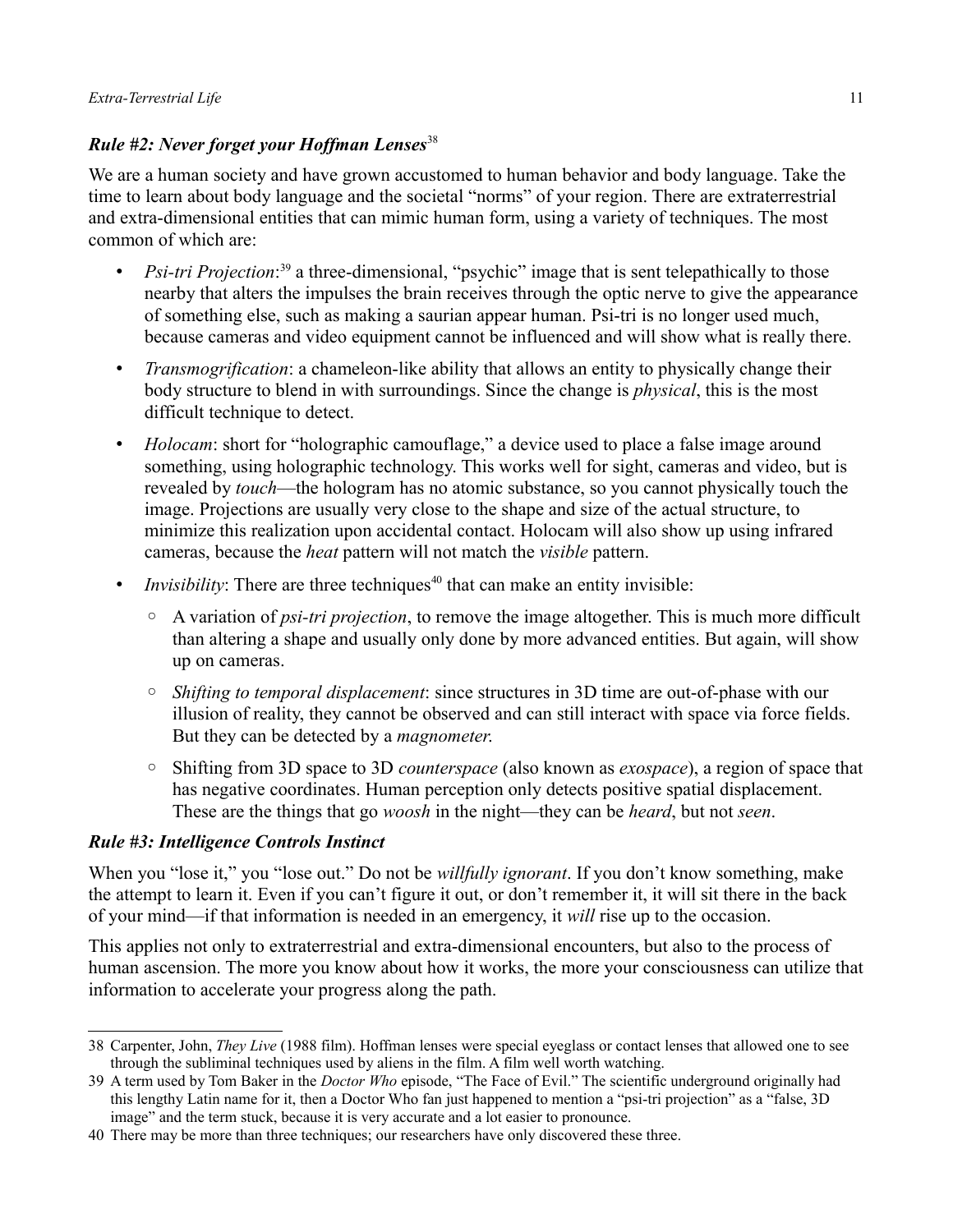We know how electric and magnetic fields can be produced by inorganic substances. Life, being organic, also produces an analogous field that is generalized by the term, *bioenergy* (also qi, ch'i, prana and a variety of other labels). People realize that life has intelligence, but never realize that *bioenergy also has intelligence.* You can train your energy just as you can train your body.[41](#page-11-0) When you make use of *intelligent energy*, it can leap to your defense well before your physical body can even flinch.

Just remember, there are *two sides* to the reciprocal coin for life units: 3D space and 3D time. When you begin to use the features of 3D time, such as bioenergy, you are essentially *ascending yourself* to life as an extra-dimensional being.

## **In Conclusion**

Something Larson points out in *Beyond Space and Time*, is that "anywhere life *can* exist, life *does* exist." There is quite a variety of life out there and the life we see on Earth, on the surface, in the air, under the water and in the ground, is representative of about a quarter of what is "out there." In other words, "we ain't seen much yet." Our life forms here are limited to a very specific environmental range.

As we move out into the galaxy, we are going to encounter entities that are far from our environmental expectations. But what is important is that many of them are just other peaceful explorers, trying to make sense out of their lives, just like we are. Remember that we share more "microcosm dimensions" than macrocosm ones, so though we may look very different on the outside, we are a lot alike on the inside.

# **Ascension: The Tomorrow People**

Back in the 1970s, Roger Damon Price produced a Science Fiction series called, *The Tomorrow People*, that was about ordinary kids with extraordinary abilities—they possessed 4<sup>th</sup> density skills, such as telepathy, telekinesis and teleportation. This is where the human race is heading along the path we call *ascension*.

Since humanity hasn't "been there; done that" regarding ascension, there is *no hard data* on the ascension process, so it comes down to an *educated guess* as to what happens. But, with the knowledge of how extra-dimensional entities exist in a universe of motion, we can apply that very process to our own evolution and make a good, educated guess.

When we start to access the microcosm dimensions of equivalent space, we are also accessing the realm of *coordinate time* (3D time). People have been doing this for centuries, using contemplation, prayer and meditation. But since our environment was still "3D," it was a difficult process to attain and master, often taking many years of devout study. As our environment is upgraded, that process becomes significantly *easier* to attain—but still requires the *conscious effort* to do it. Just as you can repress bad memories, you can also repress psionic ability. It is not *forced* on you, as that would violate *free will*. Nor is it a handout. It is an *offer*, that you can refuse or accept.

As *many* people have noticed, the sun is brighter and hotter than it previously was. And some days, it is really intense—obviously, we are already *in* the beginning of the solar transition and the planets are already responding to it. Opportunity is here, *right now—*we've got that *offer* to upgrade. Accepting that offer takes man to the next evolutionary step beyond *Homo sapiens*, to that of the *Tomorrow* 

<span id="page-11-0"></span><sup>41</sup> Eastern practices such as meditation, *chi kung*, *nei kung*, *qi gong* and others develop this intelligence.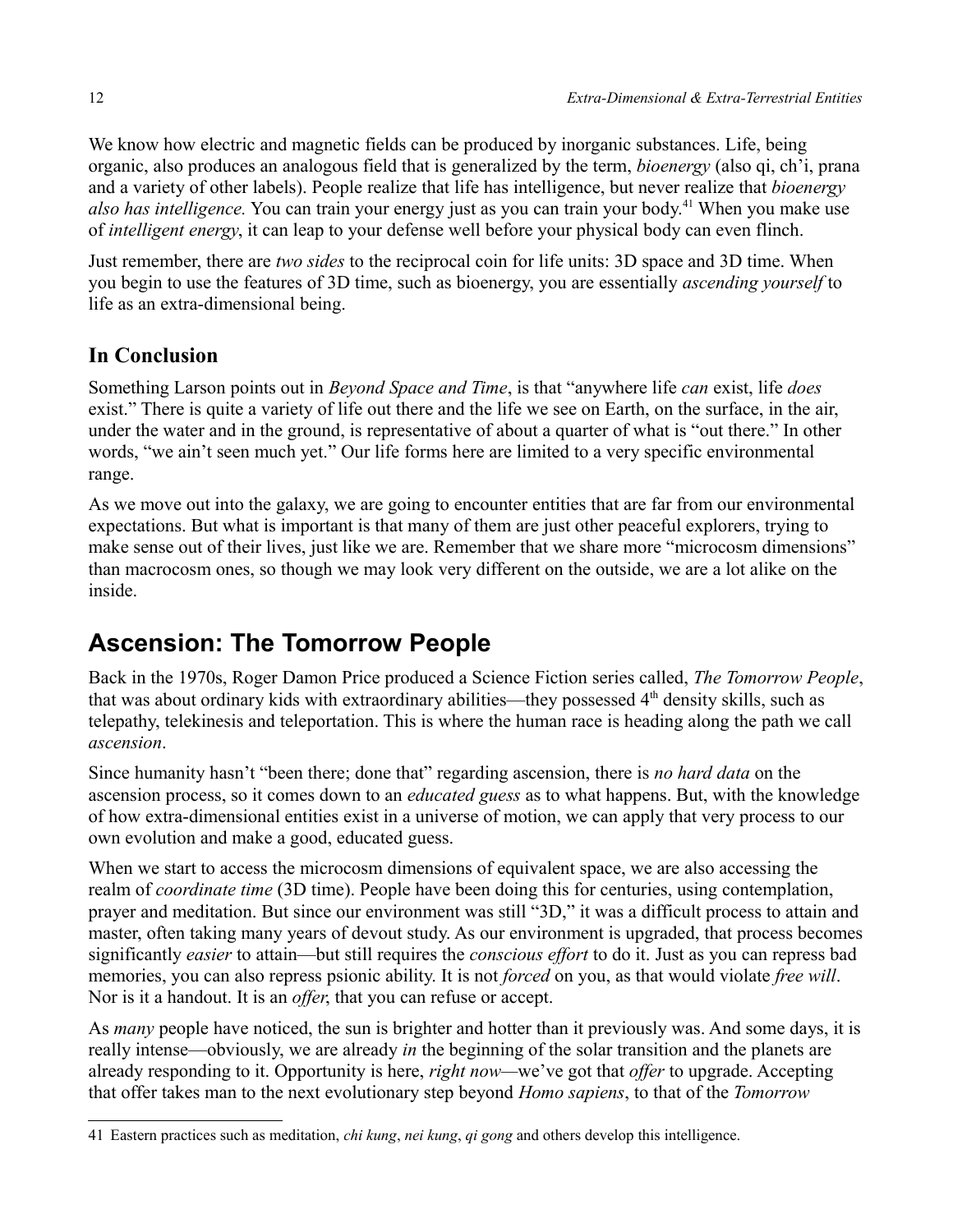#### *People*.

### *Welcome to Prof. Albert Einstone's TP-101 Class*

Congratulations on your decision to become a *Tomorrow Person*. Welcome to the next stage of human evolution!

You may note that the *way* you perceive a few things is changing, particularly the changing perception of *clock time*. Now that you have access to the first *dimension of time*, you will notice that you are no longer a victim of causality and can begin to consciously select the circumstances you will choose to interact with, in your personal future. The muggles refer to this as *precognition*, but as you learn to use your temporal eye, you will see it is nothing more than looking through a telescope at the surrounding, temporal landscape. However, at this point you only have *monocular vision*—a single dimension of time—and therefore have not yet developed the stereoscopic vision needed to accurately judge "durations" in 3D time. This does take some "time" to get used to, as you become familiar with the temporal terrain and learn how far things are away, based on their relative sizes in the distance.

When consciousness is placed in the dimensions of time, it goes beyond simple vision. You will also begin to detect the temporal equivalent to the other physical senses: hearing, touching, smelling and tasting. Note that these are initially perceived as *intuition*, rather than *sensation*. And they will be interpreted by feelings, rather than thinking, until you learn to use your consciousness to bridge the right and left hemispheres of the brain so information can be shared quickly and accurately between thinking and feeling. After this is accomplished, you will discover that many psychological concepts have the same reciprocal relation as space and time, yin and yang, and the material and cosmic sectors. Thinking and feeling are two aspects of the rational valuing side of consciousness; sensation and intuition are the "sensors" we use to pick up coordinate information from 3D space and 3D time.

So when you start "remote smelling" the cafeteria across the street getting ready for lunch, please put your stomach growls aside until the lecture is over.

This new, 4<sup>th</sup> density experience will be confusing to the consciousness at first, but as long as you understand the temporal landscape behind the strange feelings and intuitions, it is not difficult to cope with. However, many new Tomorrow People will have difficulty when they fall asleep and the landscapes swap positions, relative to their point of consciousness.

Falling into REM sleep is analogous to your consciousness accelerating past the speed of light and moving into the realm of 3D time. When that happens, everything flips and the consciousness perceives your *waking* thoughts, feelings and memories as though they were a *dream*. Muggles, having no consciousness in the dimensions of time, treat the waking and dream states as *two*, separate things. For them, they *are* separate because there is no bridge connecting them. Now you have that bridge, your dreams will change significantly as your consciousness will stay linked back to the spatial mind. Firstly, you will remember much more about a dream than you have in the past, and it will take on a *living* character. Just as you can go outside and nail some boards together to change your spatial environment, you will now be able to do the same in the temporal landscape, and alter it—plant a temporal garden, and watch it grow. Both the waking and dream landscapes will begin to merge into a larger reality, where science and magick become two aspects of the same thing.

An important point to remember is that at the onset of this merging, you will have the tendency to treat the new information as *external* to your psyche—you will think it is coming from the outside. But consider the years you have spent as a muggle, with two, separate landscapes—most people can barely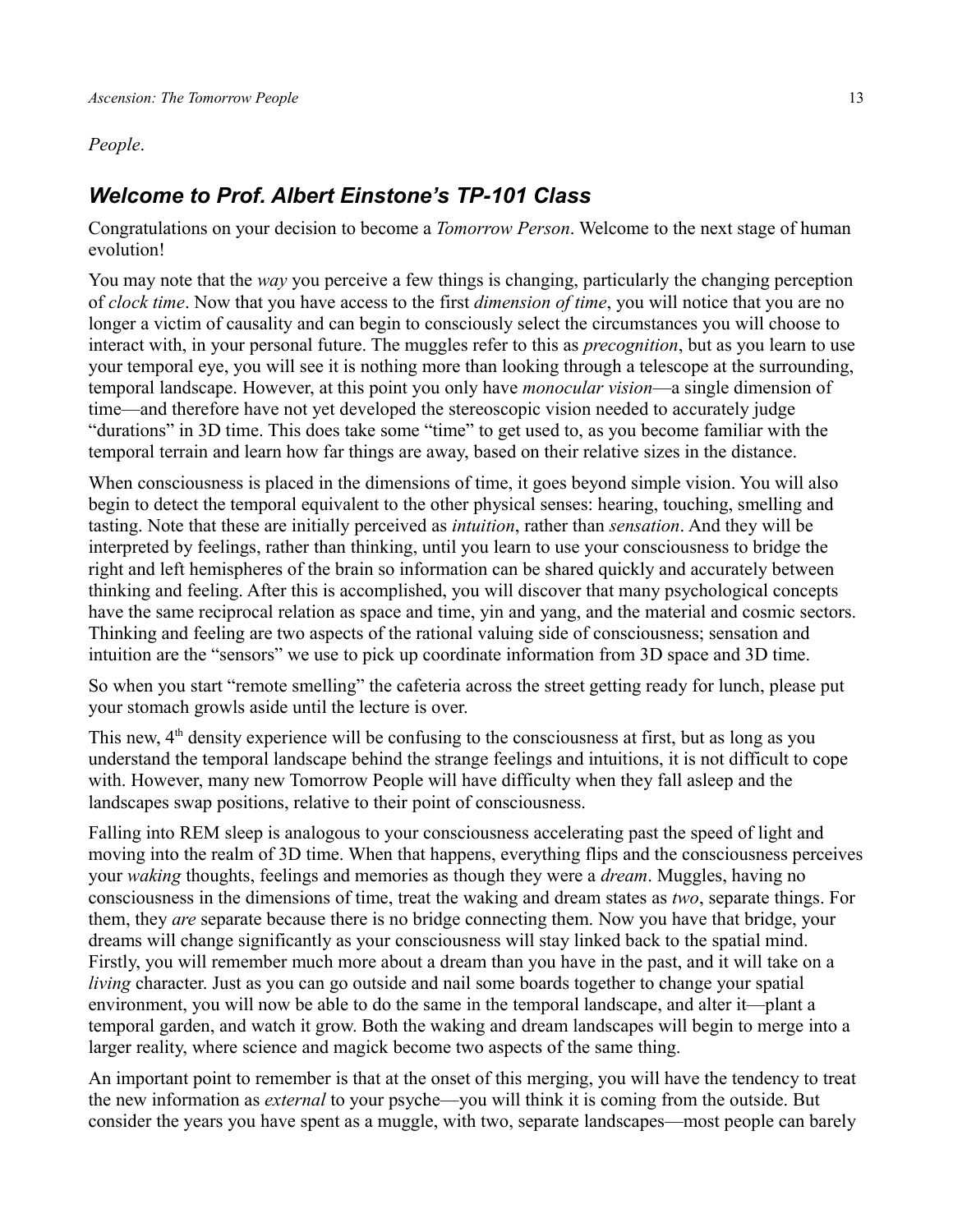remember a dream, and if they do, it is a fleeting memory at best. As a result, you are *not familiar* with your *existing*, temporal landscape, so it will appear to be something foreign your psyche. Do not get pulled into this trap. Remember that initially, *everything in your dream is you*. So get to *know yourself*, and once you do, you will find windows to the realm outside the psyche.

The most important point I wish to impress upon you is that you will now begin to experience the energy of *rapport*. This comes from being in the same temporal neighborhood as your fellow students. As you continue to grow, you will discover that *rapport* will replace the competition of *rivalry*, and *curiosity* will replace *fear*, because you have the basis of *understanding all things,* so there is no need to argue or compete. Growth is the fastest when you share what you have discovered on your travels in the new, magical realm of 3-dimensional time. So when you make the *conscious* effort to engage the energy of rapport through positive cooperation, things naturally "come together" and all involved grow from the interaction. Choose *harmony* over *discord*.

You will, from time to time, encounter others that have a consciousness in the temporal dimensions that have made the free will choice to harm others. It is best to keep clear of them at this time, until you have become accustomed to your "special powers." Here in Bedrock, they are the saurians we call the Rockefellers. The muggles call them the Cabal. My recommendation is to first learn what you can do with your own temporal access, particularly to identify what *is you*, and what *is not*, so you cannot be tricked by temporal detour signs or the "get your free superpowers here" booths used by the Rockefellers. The path of ascension is best walked consciously and carefully, until you are sure of your footing.

I can tell by the way everyone is licking their lips, that the Bedrock Cafeteria must be open. I believe Wilma and Betty have volunteered to serve you today. I hope you enjoyed this introductory lecture, and again, congratulations on your new standing as Tomorrow People, and we'll see you next time.

# **Ultimate Answers to Life, the Universe and Everything**[42](#page-13-0)

A few questions were posted to the Soldier Hugs website by "Explorer" that do a good job summarizing what a lot of people are asking, so I am including my replies here.

## *Will we spontaneously evolve and find ourselves in a different body?*

Nature tends to *adapt* to changing circumstances, "baby steps" rather than big jumps. If you go along with the transition as it occurs, you'll probably have your same body, but it will begin to get healthier and the adverse affects of aging will diminish. You will also find new areas of the mind opening up, like being able to sense other life in nature, which will eventually lead to telepathic ability and other psionic skills. But always keep in mind this rule of Nature, "if you don't use it, you lose it." So if you choose not to make use of the "special powers" that you have access to, they will not develop and you can stay a happy muggle.

Should your body die during the transition, then upon reincarnation you'll find yourself in a different body. Personally, I like the "baby step" approach, because I really don't want to spend another 9 months in the womb waiting to get out, then have to spend years learning how to use another body again just to get back to where I already was.

<span id="page-13-0"></span><sup>42</sup> Adams, Douglas, *The Hitchhikers Guide to the Galaxy*.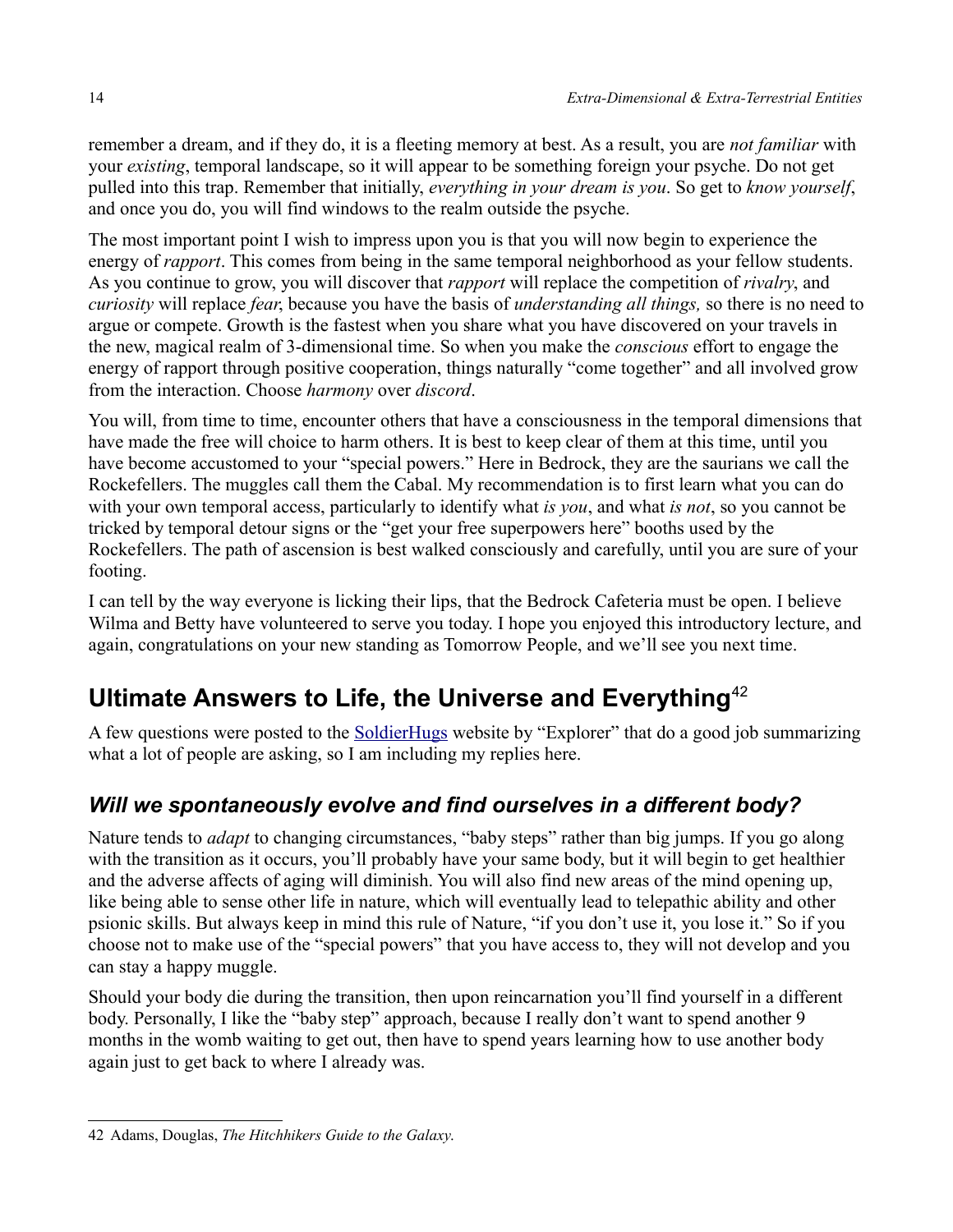### *Will we end up on a different earth?*

I don't see any reason why we should. The Earth may have been beat up a bit by the cabal, but it's only on the surface… they are more like an itchy skin rash, than a disease. Down deep, the Earth is still healthy. Remember that Earth is a *living entity* and would probably appreciate those that stayed around to help to get the old girl back to health.

### *Will there be three days of darkness until the sun has completed its shift?*

Last time was three days. Since the increase in magnetic ionization level of the sun is not linear, fewer elements become available for combustion during the transition each time around. So, "at most, three days" would be the reasonable answer.

Understand that the sun *does not stop* producing light and warmth. All the normal energy processes of the sun continue on, though the disc of the sun becomes dark. (Not totally dark, as there will be veins of red and yellow running across the face where thermal motion remains in the low speed range, giving a crackly appearance. The poles may also continue to produce light, because of the way the magnetic fields align.) The sun goes dark because the *thermal* motion of the photosphere has accelerated to FTL speeds, so light just moves outside the visible wavelengths.

Of course, if you don't know what is happening it would be a terrifying experience. Personally, I'm just going to kick back and take some video of the event. Nothing to worry about, since I know it is temporary.

I don't know *when* it will happen, as there is just not enough data available on the solar core and the amount of matter available in the solar system as fuel. In the Geoengineering paper, I have documented the precursors of the event, many of which are apparent now. There is a good chance that the burst of radio emissions at the onset will knock out all the cell phones, radio and non-cable television, so if that happens, get ready!

### *Wouldn't the general public, currently kept unaware of ascension, panic or be traumatized?*

They certainly will be. And it's up to people like yourself that understand what is going on, to help out your neighbors.

Keep in mind that we have *free will*. And that can be used to promote our evolution, or retard it. Some people will simply not be ready for ascension and it would be wrong to violate that free will choice to force it upon them. Each must choose for themselves.

#### *What should people do before the timelines finally converge? Wait for the cavalry? Stay informed and inform others?*

I don't know a single Native American that is waiting on the cavalry! Don't see why we should, either. The original Montauk "detour" is already so close to the natural timeline that it can be considered "over and done with." That can be seen with the way things are changing worldwide, economically, politically, spiritually and scientifically. All sorts of new things are at hand, now that we don't have that pull from walking the difficult path around that temporal mountain from that detour.